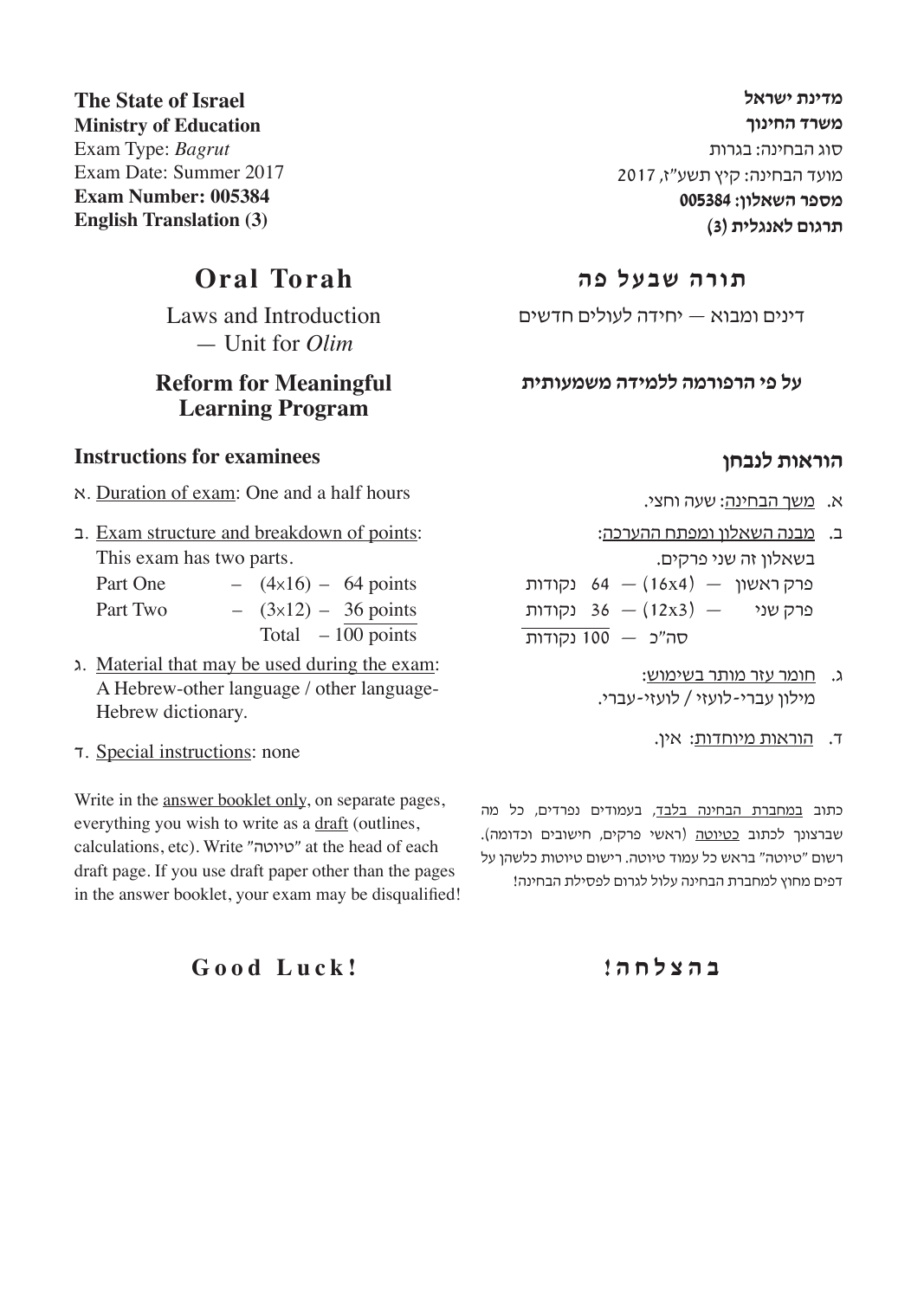Answer four of the questions 1- 5 (each question – 16 points).

- 1. Introduction to the Oral Torah [פובוא לתורה שבעל פה]
	- **א.** Explain why the <u>Jerusalem</u> Talmud [התלמוד <u>הירושלמי</u>] was given this name and name the orders [סדרים] of the Mishna that are discussed in  $it.$  (6 points)
	- **ב.) 1 (**What are the two names given to the halachic work written by Rabbi Moshe Ben Maimon **[**ם"הרמב ?**[**Explain one of these names.
		- **(2)** The Rambam explained in the introduction to his halachic work that he wrote it in order to solve two problems. What was one of these problems?
		- (10 points)
- **2.** Laws of Kashrut [כשרות הלכות[
	- **א.** (1) The Gemara relates that Mar Ukva [עול עוקבא] said that the time that he would wait between eating meat and dairy food was "from one meal to the next" ["מסעודה לסעודה"]. Write three explanations of Mar Ukva's statement.
		- **(2)** Shira is careful to wait six hours between eating meat and dairy food. At 13:00 she finished eating meat and at 15:00 she said  $birkat$  *hamazon* [ברכת המזון] for this meal.

At what time will Shira be allowed to eat dairy food? Explain.

(10 points)

- **ב.** Two situations are described below. What is the correct behavior in each of these situations regarding the time one should wait between eating meat and dairy food?
	- **(1)** A person finished eating potatoes that were cooked with meat and wants to eat a dairy meal.
	- **(2)** A person finished eating potatoes that were cooked in a meaty pot (without meat) and wants to eat a dairy meal.
	- (6 points)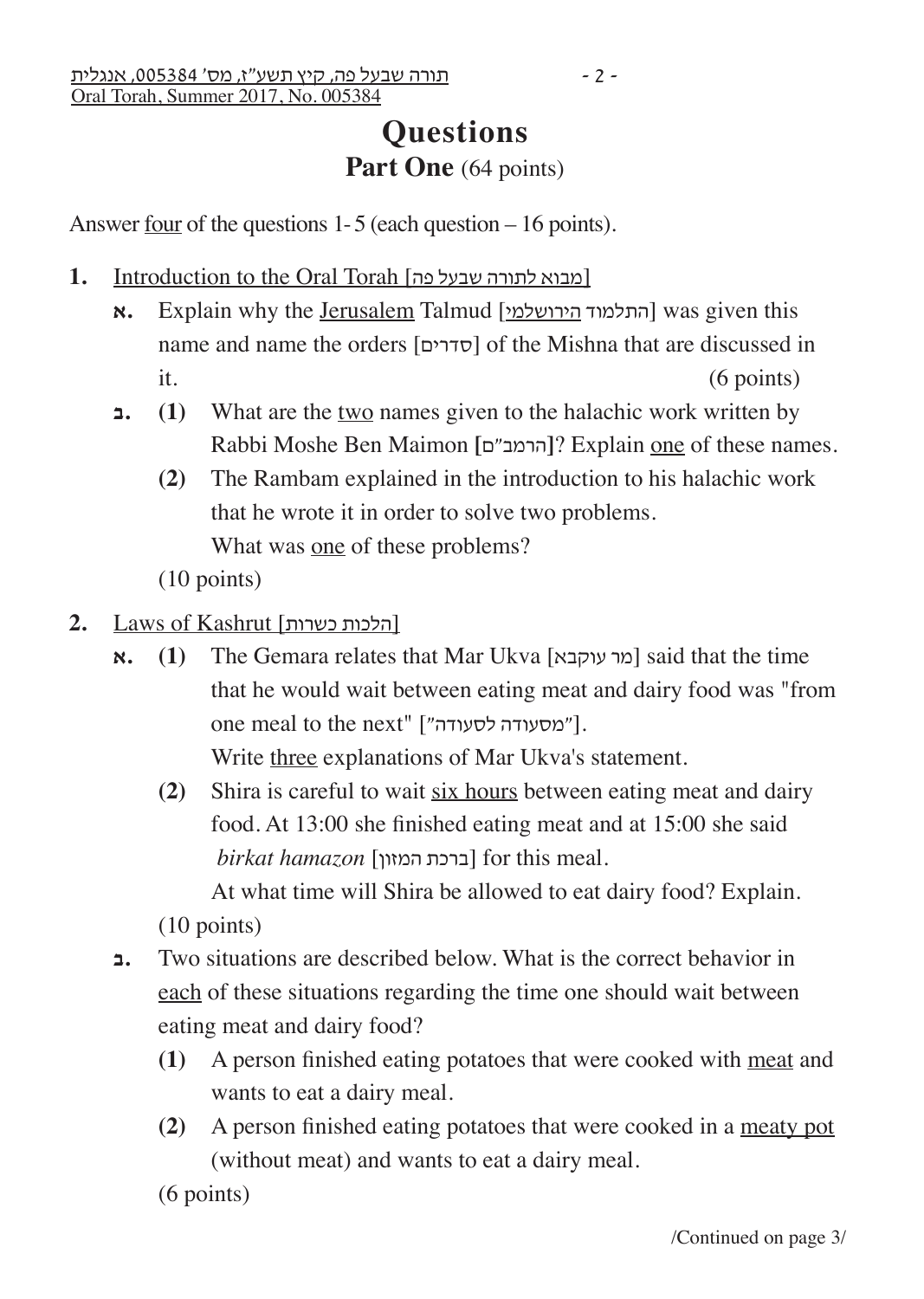- [תפילות] Prayers **3.**
	- $\mathbf{x}$ **. (1) What is the theme of each of the three sections of the weekday** ?[תפילת העמידה] *Amidah*
		- **(2)** Give details of three blessings found in one section of the weekday *Amidah*.

(9 points)

- **ב.** On certain days of the year, extra pieces are recited in the *Amidah*. List two such additions. On which days of the year is each of them added? (7 points)
- [שבת] Shabbat **4.**
	- **א. The prohibition of** *muktzeh* [מוקצה] is a rabbinical ordinance [גזרה של חכמים] not to move certain objects on Shabbat. Why did the rabbis enact this ordinance? Give two reasons.

(8 points)

- **ב.) 1 (**Explain what *muktzeh mahmat gufo* [גופו מחמת מוקצה [is and give one example of this type of *muktzeh.*
	- **(2)** Describe a case when it is permissible to move something that is *muktzeh mahmat gufo*.

(8 points)

- [מועדים פסח] Pesach Festivals **5.**
	- **א.** (1) Why do we eat *maror* [מרור | on Seder night, and why do we dip the *maror* in the *haroset* [חרוסת?[

 **(2)** Explain what the *afikoman* [אפיקומן [is. Why do we eat it? (8 points)

- **ב.) 1 (**Explain what the action of *hasavah* [הסבה [is and why we do this on Seder night.
	- **(2)** List two of the mitzvot that we perform *behasavah* [בהסבה [on Seder night.